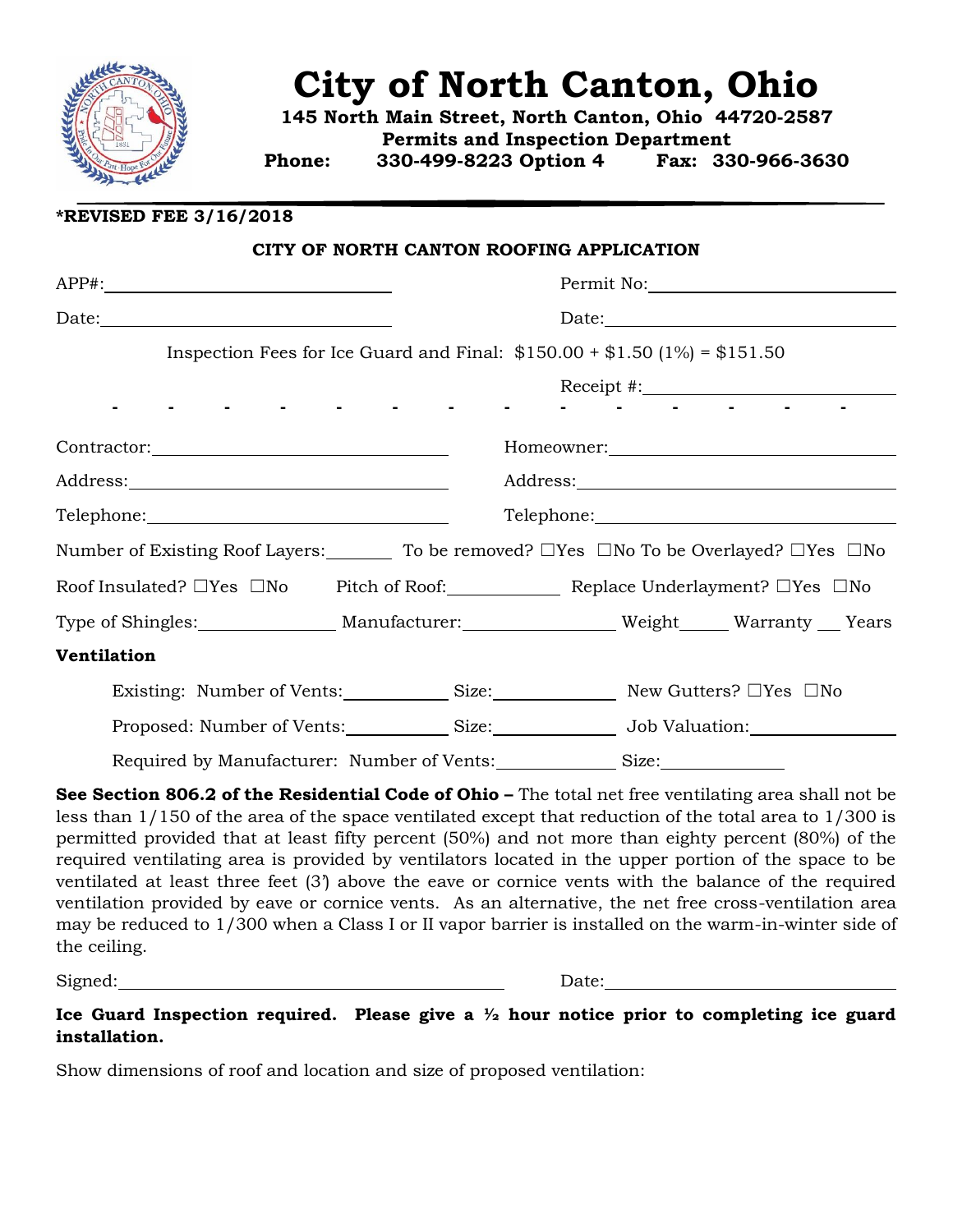

# **City of North Canton, Ohio**

**145 North Main Street, North Canton, Ohio 44720-2587**

## **RESIDENTIAL ROOFING INSTALLATION AGREEMENT**

I, Contractor/Installer  $\qquad \qquad$  \_\_\_\_\_\_\_\_\_\_\_\_\_\_\_\_\_\_\_\_\_\_\_, agree to complete the roof installation at in accordance with he Current Residential Code of Ohio and accept full responsibility for the proper installation of the following:

 $\Box$  Installation of all materials in accordance with manufacturer's instruction

 $\Box$  Inspection of underlayment and replacement of any damaged or missing material

 $\Box$  Install roof felt  $\Box$  30#  $\Box$  15#

- $\Box$  Install drip edge
- ☐ New power vent **(Electrical Permit Required)**

 $\Box$  Calculate required roof ventilation and install, as per calculations. 1/150 or 1/300 of attic area to be vented. **See Section 806.2 of the 2013 Residential Code of Ohio**, which states that the total net free ventilating area shall not be less than 1/150 of the area of the space ventilated except that reduction of the total area to 1/300 is permitted provided that at least fifty percent (50%) and not more than eighty percent (80%) of the required ventilating area is provided by ventilators located in the upper portion of the space to be ventilated at least three feet (3') above the eave or cornice vents with the balance of the required ventilation provided by eave or cornice vents. As an alternative, the net free cross-ventilation area may be reduced to 1/300 when a Class I or II vapor barrier is installed on the warm-in-winter side of the ceiling.

 $\Box$  Replace step, chimney and pipe flashing, as needed

 $\Box$  Install ice barrier at all eaves to extend to a point twenty-four inches (24") inside the exterior wall line of the building

- Formula for determining current width of ice guard: Soffit width  $+$  wall thickness  $+ 24$ "
- Example: Soffit width  $12$ " + wood frame wall with siding  $5$ " +  $24$ " = 41" wide ice guard
- Key: Wood wall 5" Mason wall 8"

 $\text{Contractor}/\text{Installer}$  Date:

(Signature)

**Note #1:** If the homeowner obtains this permit on behalf of a Contractor, you are liable for all work including any violations or uncompleted work. **Contractors must be currently registered.**

**Note #2:** If a Contractor engages a Subcontractor **subsequent** to application for the permit and obtaining the permit, the **Contractor shall be responsible to immediately notify** the Building and Zoning Department as to the Subcontractor engaged, along with hat company's and/or individual's license and registration number.

**Ice Guard Inspection required. Please give a ½ hour notice prior to completing ice guard installation.**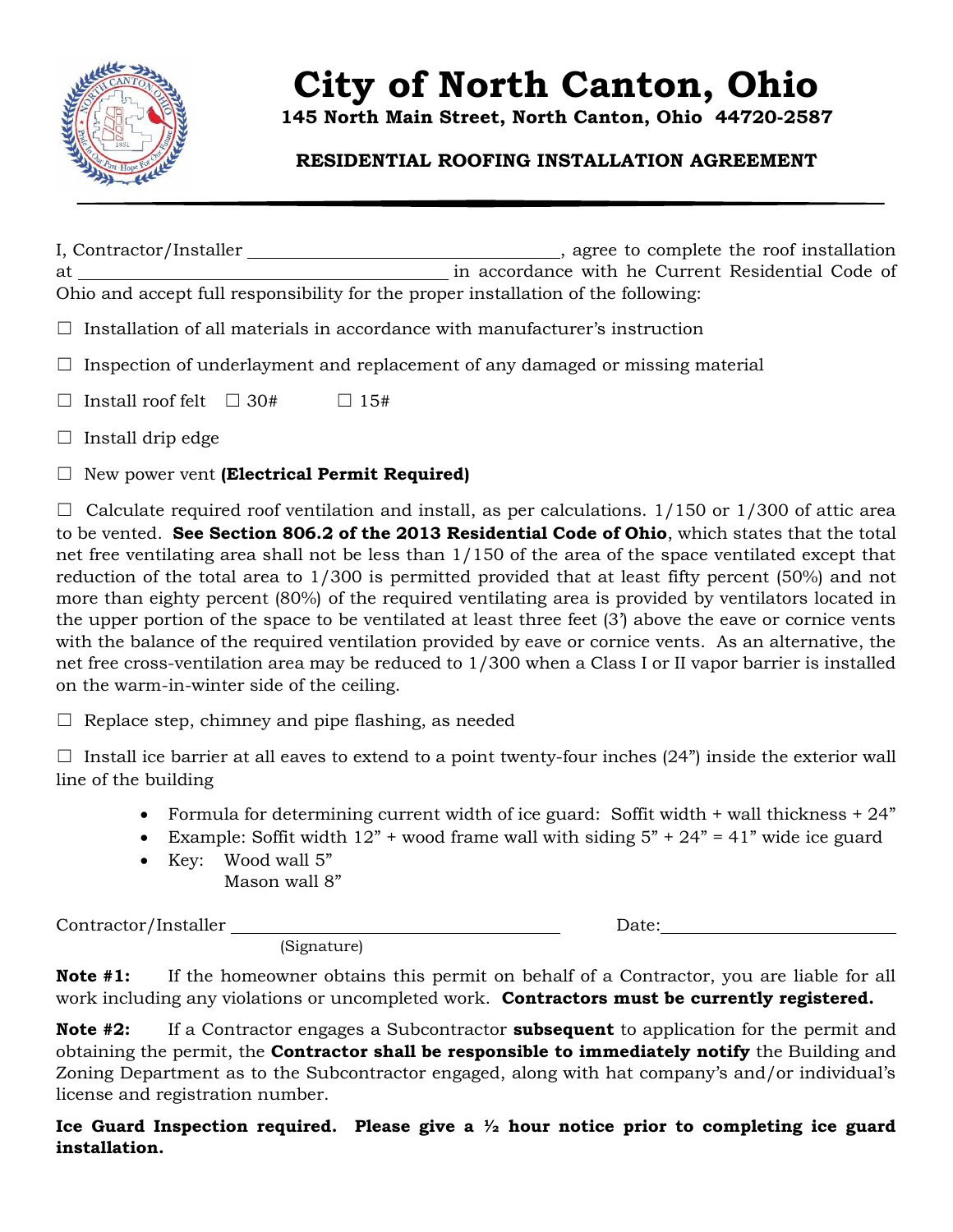## **City of North Canton, Ohio 145 North Main Street, North Canton, Ohio 44720-2587 RESIDENTIAL GUIDELINES FOR NEW ROOF**

#### **SECTION 905 REQUIREMENTS FOR ROOF COVERINGS**

**905.1 Roof Covering Application.** Roof coverings shall be applied in accordance with the applicable provisions of this section and the manufacturer's installation instructions. Unless otherwise specified in this section, roof coverings shall be installed to resist the component and cladding loads specified in Table 301.2(2), adjusted for height and exposure in accordance with Table 301.2(3).

**905.2 Asphalt Shingles.** The installation of asphalt shingles shall comply with the provisions of this section.

**905.2.1 Sheathing Requirements.** Asphalt shingles shall be fastened to solidly sheathed decks.

**905.2.2 Slope.** Asphalt shingles shall be used only on roof slopes of two units vertical in 12 units horizontal (2:12) or greater. For roof slopes from two units vertical in 12 units horizontal (2:12) up to four units vertical in 12 units horizontal (4:12), double underlayment application is required in accordance with section 905.2.7.

**905.2.3 Underlayment.** Unless otherwise noted, required underlayment shall conform to ASTM D 226 Type I, ASTM D 4869 Type I, or ASTM D 6757.

Self-adhering polymer modified bitumen sheet shall comply with ASTM D 1970.

**905.2.4 Asphalt Shingles.** Asphalt shingles shall comply with ASTM D 225 or D 3462.

**905.2.4.1 Wind Resistance of Asphalt Shingles.** Asphalt shingles shall be tested in accordance with ASTM D 7158. Asphalt shingles shall meet the classification requirements of Table 905.2.4.1(1) for the appropriate maximum basic wind speed. Asphalt shingle packaging shall bear a label to indicate compliance with ASTM D 7158 and the required classification in Table 905.2.4.1(1).

**Exception:** Asphalt shingles not included in the scope of ASTM D 7158 shall be tested and labeled to indicate compliance with ASTM D 3161 and the required classification in Table 905.2.4.1(2).

**905.2.5 Fasteners.** Fasteners for asphalt shingles shall be galvanized steel, stainless steel, aluminum or copper roofing nails, minimum 12 gauge [0.105 inch] shank with a minimum 3/8-inch diameter head, ASTM F 1667, of a length to penetrate through the roofing materials and a minimum of  $\frac{3}{4}$  inch into the roof sheathing. Where the roof sheathing is less than  $\frac{3}{4}$  inch thick, the fasteners shall penetrate through the sheathing. Fasteners shall comply with ASTM F 1667.

**905.2.6 Attachment.** Asphalt shingles shall have the minimum number of fasteners required by the manufacturer, but not less than four fasteners per 4101:8-9-01 7 strip shingle or two fasteners per individual shingle. Where the roof slope exceeds 21 units vertical in 12 units horizontal (21:12, 175% slope), shingles shall be installed as required by the manufacturer.

**905.2.7 Underlayment Application.** For roof slopes from two units vertical in 12 units horizontal (17% slope), up to four units vertical in 12 units horizontal (33% slope), underlayment shall be two layers applied in the following manner: Apply a 19-inch strip of underlayment felt parallel to and starting at the eaves, fastened sufficiently to hold in place. Starting at the eave, apply 36-inch wide sheets of underlayment, overlapping successive sheets, 19 inches, and fastened sufficiently to hold in place. Distortions in the underlayment shall not interfere with the

ability of the shingles to seal. For roof slopes of four units vertical in 12 units horizontal (33% slope) or greater, underlayment shall be one layer applied in the following manner: Underlayment shall be applied shingle fashion, parallel to and starting from the eave and lapped 2 inches, fastened sufficiently to hold in place. Distortions in the underlayment shall not interfere with the ability of the shingles to seal. End laps shall be offset by 6 feet.

**905.2.7.1 Ice Barrier.** In areas where there has been a history of ice forming along the eaves causing a backup of water as designated in Table 301.2(1), an ice barrier that consists of at least two layers of underlayment cemented together or of a selfadhering polymer modified bitumen sheet, shall be used in lieu of normal underlayment and extend from the lowest edges of all roof surfaces to a point at least 24 inches inside the exterior wall line of the building.

**Exception:** Detached accessory structures that contain no conditioned floor area.

**905.2.7.2 Underlayment and High Wind.** Underlayment applied in areas subject to high winds [above 110 mph per Figure 301.2(4)] shall be applied with corrosion resistant fasteners in accordance with manufacturer's installation instructions. Fasteners are to be applied along the overlap further apart than 36 inches on center.

**905.2.8 Flashing.** Flashing for asphalt shingles shall comply with this section.

**905.2.8.1 Base and Flashing.** Base and Flashing shall be installed in accordance with manufacturer's installation instructions. Base flashing shall be of either corrosion resistant metal of minimum nominal 0.019-inch thickness or mineral surface roll roofing weighing a minimum of 77 pounds per 100 square feet. Cap flashing shall be corrosion-resistant metal of nominal 0.019-inch thickness.

**905.2.8.2 Valleys.** Valley linings shall be installed in accordance with the manufacturer's installation instructions before applying shingles. Valley linings of the following types shall be permitted:

1. For open valleys (valley lining exposed) lined with metal, the valley lining shall be at least 24 inches wide and of any of the corrosion resistant metals in Table 905.2.8.2.

2. For Open Valleys, valley lining of two plies of mineral surfaced roll roofing, complying with ASTM D 3909 or ASTM D 6380 Class M, shall be permitted. The bottom layer shall be 18 inches and the top layer a minimum of 36 inches wide.

3. For closed valleys (valley covered with shingles), valley lining of one ply of smooth roll roofing complying with ASTM D 6380 and at least 36 inches wide or valley lining as described in Item 1 or 2 above shall be permitted. Self-adhering polymer modified bitumen underlayment complying with ASTM D 1970 shall be permitted in lieu of the lining material.

**905.2.8.3 Side Wall Flashing.** Flashing against a vertical sidewall shall be by the step-flashing method. The flashing shall be a minimum of 4 inches high and 4 inches wide. At the end of the vertical side wall the step-flashing shall be turned out in a manner that directs water away from the wall and onto the roof and/or gutter.

**905.2.8.4 Other Flashing.** Flashing against a vertical front wall, as well as soil stack, vent pipe and chimney flashing, shall be applied according to the asphalt shingle manufacturer's printed instructions.

**I hereby certify that all information given below is correct and accurate and has been included as part of the submitted plans, if required.**